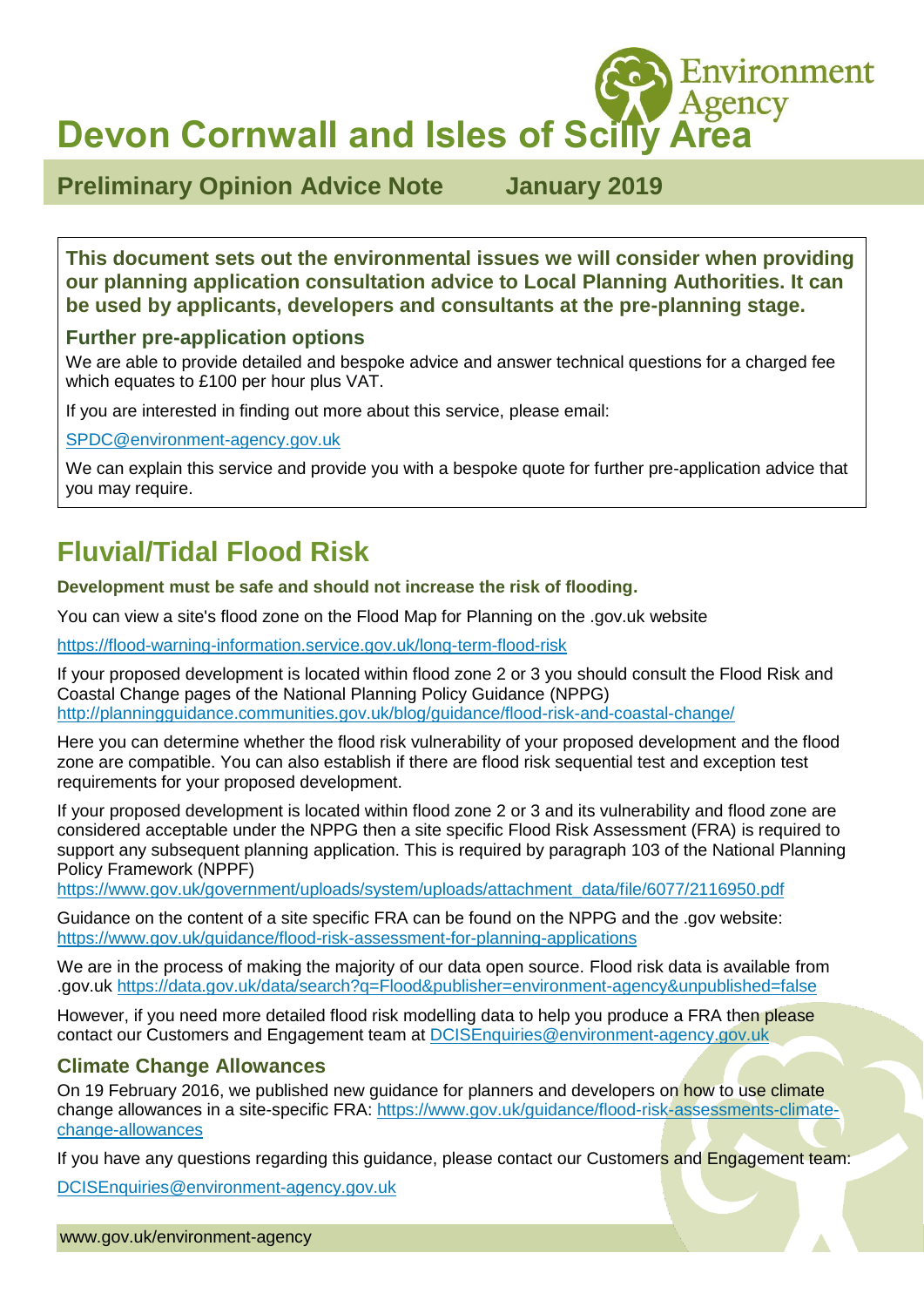## **Groundwater Quality**

**Development must not cause pollution to the water environment.**

#### **Source Protection Zones**

These zones indicate that an area is very sensitive to pollution risks due to the proximity of drinking water sources and the way groundwater flows. In these areas we may consider it inappropriate for development to discharge foul or surface water into the ground.

To see if your proposed development is located within a Source Protection Zone, please use our online map: <http://apps.environment-agency.gov.uk/wiyby/37833.aspx>

### **Contaminated land**

The NPPF takes a precautionary approach to land contamination. Before the principle of development can be determined, land contamination should be investigated to see whether it could preclude certain development due to environmental risk or cost of remediation.

Where contamination is known or suspected, a desk study, site investigation, remediation and other works may be required to enable safe development (paragraph 121 of the NPPF). Minimum requirements for submission with a planning application are a preliminary risk assessment, such as a site walkover or desk top study.

Site investigation and remediation strategy reports may be required for submission with a planning application for sensitive land use types or where significant contamination, or uncertainty, is found. When dealing with land affected by contamination, developers should follow the risk management framework provided in the CLR11, Model Procedures for the Management of Land Contamination: https://www.gov.uk/guidance/land-contamination-risk-management

### **Pollution**

If the proposed development use has the potential to pollute ground or surface water receptors then an assessment to establish whether the risk of pollution is acceptable or can be satisfactorily mitigated for will be required within any planning application.

### **Foul Drainage**

When drawing up wastewater treatment proposals for any new development, the first presumption is to provide a system of foul drainage discharging into a public sewer to be treated at a public sewage treatment works (those provided and operated by the water and sewerage companies). This should be done in consultation with the sewerage company of the area prior to the submission of a formal planning application.

If connection to the public sewerage system is not feasible, a private foul drainage system may be considered. Under the Environmental Permitting Regulations 2010 any discharge of sewage or trade effluent made to either surface water or groundwater will need to be registered as an exempt discharge activity or hold a permit issued by the Environment Agency, in addition to planning permission. This applies to any discharge to inland freshwaters, coastal waters or relevant territorial waters.

Further guidance is available at:

[https://www.gov.uk/government/publications/small-sewage-discharges-in-england-general-binding-rules.](https://www.gov.uk/government/publications/small-sewage-discharges-in-england-general-binding-rules)

incident hotline 0800 80 70 60